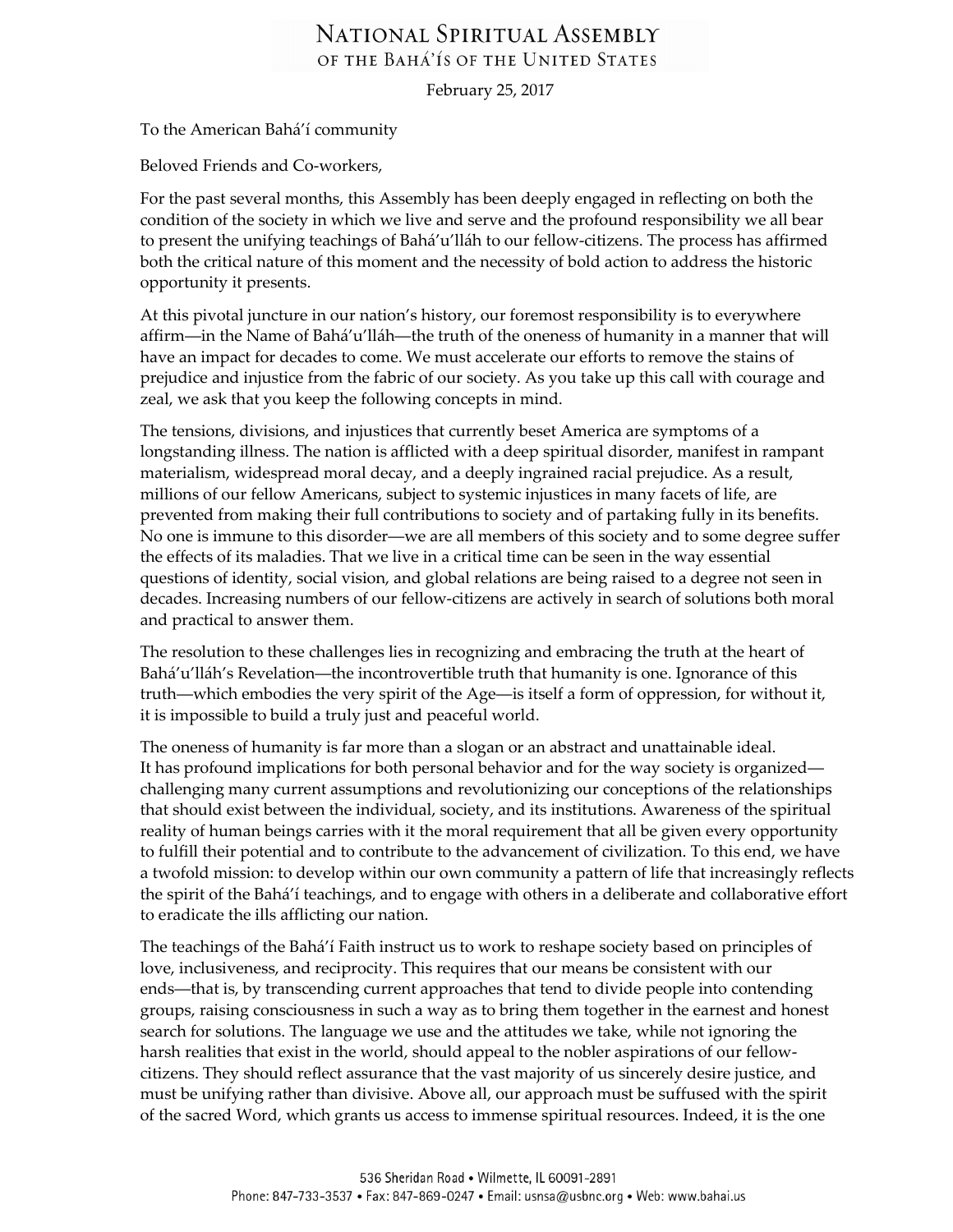NATIONAL SPIRITUAL ASSEMBLY OF THE BAHA'IS OF THE UNITED STATES

536 Sheridan Road . Wilmette, IL 60091-2891

America and the Five Year Plan February 25, 2017

Page 2

power on earth that can transform the copper of human consciousness into the gold of spiritual perception and behavior.

We have inherited a priceless legacy of service spanning more than a century, originally set in motion by 'Abdu'l-Bahá Himself. In the past two decades especially, we have obtained important insights into how our combined and various efforts make for a coherent force for progress. The more we understand the framework of action given to us in the current Five Year Plan, the better we can appreciate that it is precisely suited to the needs of the time. We are rapidly gaining the ability to engage ever-greater numbers of individuals in the work of community building who, through a sustained and meaningful process of personal and social transformation, can join together in creating effective and lasting change. The process fosters the intellectual and spiritual capacities necessary to the complex and challenging task of creating a society founded on divine principles. Surely such a convergence of capacity and opportunity is nothing less than providential.

The task of transforming an entire society will require a many-faceted approach through which a pattern of life can emerge demonstrating the rich possibilities inherent in walking the spiritual path of love and service. The Universal House of Justice, without attempting to strictly define them, has stated that these possibilities can be considered as falling into the three broad categories of expansion and consolidation, social action, and engagement in the discourses of society. They emerge organically and coherently as a community rises from one level of advancement to the next. Experience has shown how, from the humblest beginnings, a pattern of community life that includes all three dimensions can develop. All three can be seen as mutually reinforcing elements of one process―a process that must be accelerated, for it will generate the consciousness necessary to apply in both word and deed the teachings of Bahá'u'lláh to the challenges we face, not least of them the challenge of race relations. As it gains momentum, it will embrace vast numbers of people empowered to take charge of their own social and spiritual development and contribute their full share to a new way of life.

The activities at the core of our community life are the foundation for great social change. Simple as they might appear, they are, in reality, profound and revolutionary. This becomes clear as we observe systematically applied in action some of the capacities we are building through insights derived from Bahá'u'lláh's Revelation. Among them is the ability to engage in distinctive conversations of a spiritual character. We learn to converse with others about the fundamental purpose of life, the relationship of the soul with its Creator, and the implications of Bahá'u'lláh's advent and His teachings for our spiritual and social progress. We learn to create an atmosphere of reverence and devotion to God in the community, to foster a spirit of friendship and intimacy that transcends the barriers of race and class, to provide spiritual and moral education for young people, to share the lives and teachings of the Central Figures of the Faith with confidence and with sensitivity to varying situations. We also learn to walk with others on the spiritual path, in a humble posture of learning, engaging in individual and collective service for the betterment of the world. These are but a few of many examples. All these activities must increase and grow to embrace multitudes of individuals. In an ever-enlarging number of neighborhoods, for example, we will learn how best and most effectively to work among diverse populations and about the practical dimensions of interracial fellowship. Such activity―and the genuine friendships that result― will help to weaken and eventually uproot prejudice-tainted notions underlying our present social order, and can begin to undo racism in our society.

In the realm of social action, it is possible to observe the range of projects and activities that emerge organically from our community-building work and highlight those which tackle, directly or indirectly, situations with a bearing on race relations. We anticipate the emergence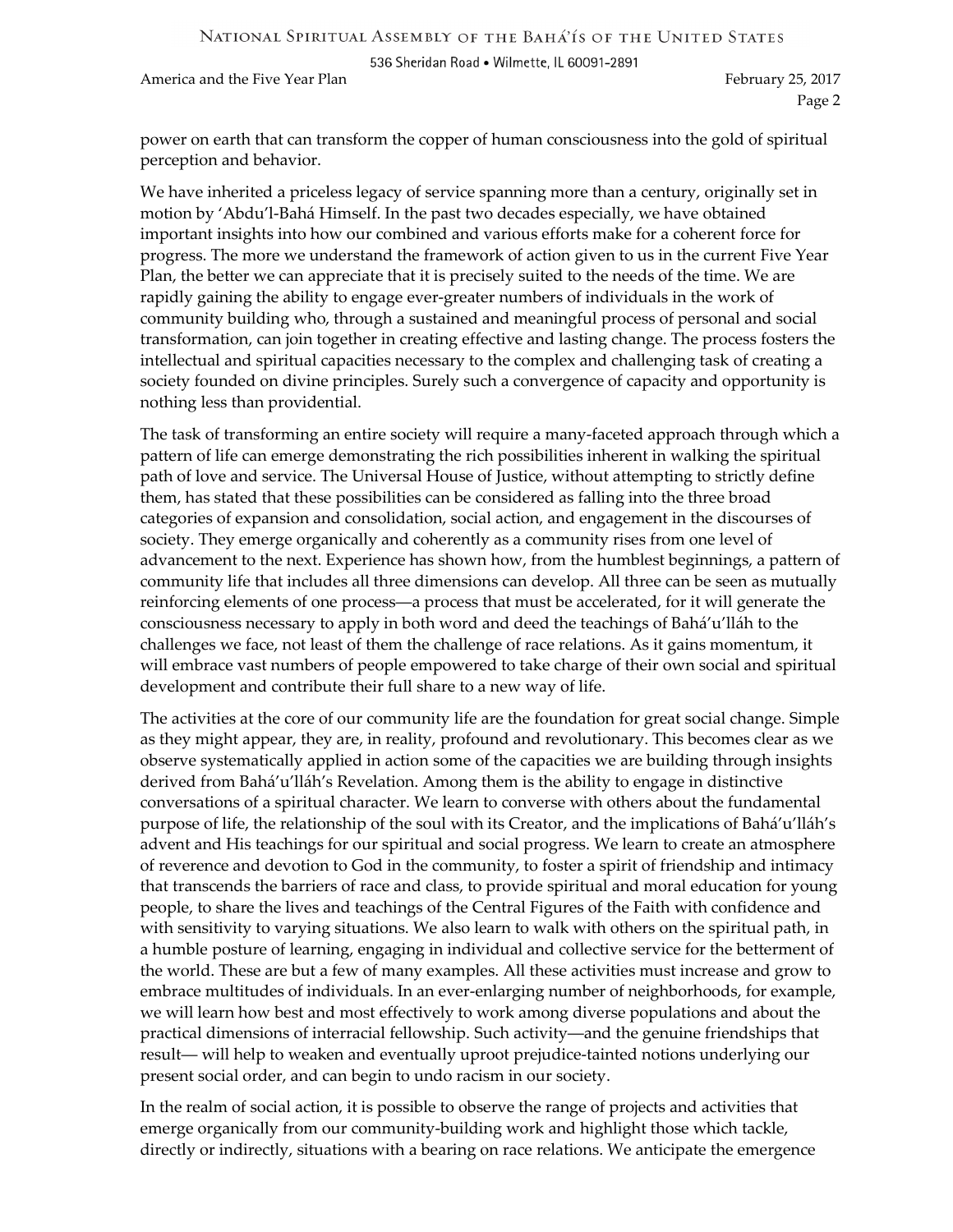536 Sheridan Road . Wilmette, IL 60091-2891

America and the Five Year Plan February 25, 2017

Page 3

of more such activities as we gain in experience and capacity, and as more people become empowered to serve. In the area of discourse, we can explore and develop a conversation with the wider society which, when added to the range of conversations already cultivated by the institute process, can assist our fellow citizens to abandon the language and practices in society that have resulted in an intractable divide, unite on the basis of commonly held ideals and principles, and work together for a social order free of prejudice and characterized by unity in diversity. Such conversations will naturally come about as we pursue the work of community building at the level of neighborhoods, as well as through a diverse array of personal contacts. We can also appreciate activities of the kind in which a host of individual Bahá'ís are engaged whether with like-minded organizations or in their professions—encouraging more Bahá'ís to similarly take advantage of opportunities in the wider community. At every level, we have much to learn from others who are striving for the same goals and with whom we can join hands in this vital and foundational work. And, through our Office of Public Affairs, we are advancing this institution's involvement in the national discourse on race―drawing on insights from the various experiences of the friends and from our own previous efforts to offer a Bahá'í perspective. A process is already underway leading to a national race unity conference under the sponsorship of this Assembly, details of which will be announced in due course.

A key component of our approach is the spirit of learning. This begins with the realization that successfully giving form to the divine principles given to us by Bahá'u'lláh will require persistent effort over time. We will progress as we build on strengths that emerge through experience. If we study carefully the ways various communities are active in each one of the three broad areas of expansion and consolidation, social action, and engagement in the discourses of society, we can identify new insights and bring them to the attention of others so they can be established in more and more places. As we move forward, we will come to an increasingly profound appreciation of the rich potential inherent in this approach.

Unity and effectiveness in our work will evolve to the extent that we see our efforts as complementary and mutually enriching. By advancing energetically in all areas, we will apply our systematic approach to learning to such effect that one can envision how, in the decades ahead, Bahá'ís will contribute in an ever more effective way to the eventual eradication of racism in our country.

We take as inspiration for our service the example of 'Abdu'l-Bahá during His visit to America more than a century ago. In clear and uncompromising terms, in private meetings and public assemblies, He raised the call of the oneness of humanity. He demonstrated fully, courageously, and consistently, whether openly in large gatherings or in the smallest personal acts, the implications of that spiritual truth, and challenged others to do the same. While acknowledging its marvelous material achievements and aspirations, He unhesitatingly warned of dire consequences to American society and to the cause of world peace if her peoples failed to live up to the truth of the oneness of humanity―especially in the relations between black and white. Above all, He stressed the central and unique role ordained for the American nation in the establishment of that universal peace anticipated by all the Prophets of past ages.

Dear friends! Let us follow His shining example with a sense of urgency and with determined focus. Let us consecrate ourselves to the creation of a world in which knowledge will be the province of all; where there are no limitations imposed upon a soul by virtue of race, gender, or creed; where the material and spiritual aspects of life are in harmony; and where all of the truths essential for human progress are held sacred. To do so will require great sacrifice, courage, and audacity. A rich tapestry of community life that increasingly reflects the sublime teachings of the